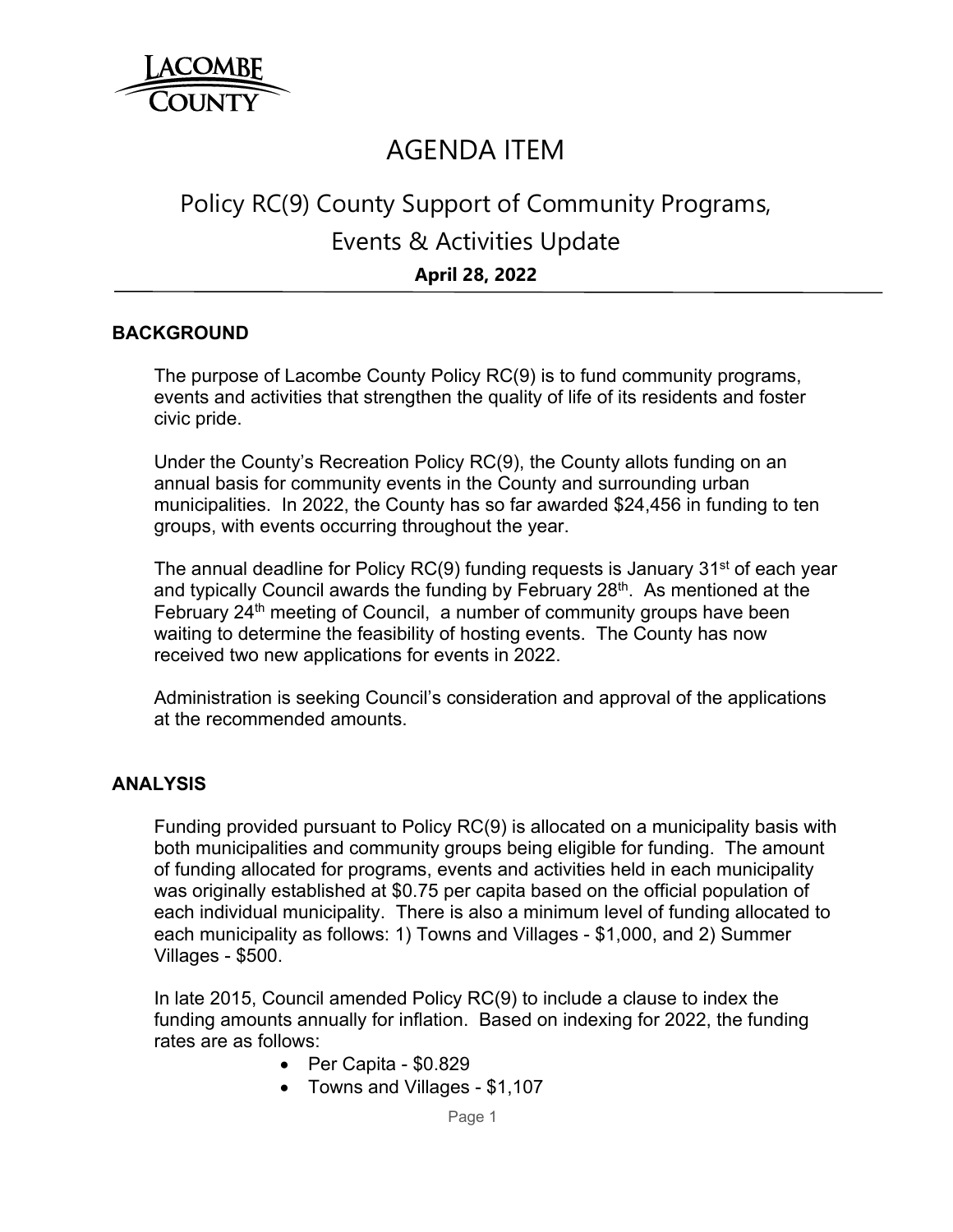

• Summer Villages - \$554

These rates combined with the 2021 population figures for the urban communities and summer villages results in the following maximum allocations by community:

|                       | Annual     |
|-----------------------|------------|
| Community             | Allocation |
| Alix                  | 1,107      |
| <b>Bentley</b>        | 1,107      |
| <b>Blackfalds</b>     | 8,394      |
| Clive                 | 1,107      |
| Eckville              | 1,107      |
| Lacombe               | 11,594     |
| Lacombe County        | 8,574      |
| SV of Gull Lake       | 554        |
| SV of Sunbreaker Cove | 554        |
| SV of Birchcliff      | 554        |
| SV of Half Moon Bay   | 554        |
|                       | 35,206     |

The 2022 allocation was increased by 2.75% from the 2021 allocation.

To date, the County has awarded just over \$24,000 in grants to ten applicants, a slight increase over 2021. The County recently received two additional grants applications, one from the Gull Lake Community League and one from the Mirror Association for Ball Diamonds, Campground and Skating on behalf of a number of groups in Mirror.

The Gull Lake Community League hosts a variety of events in Gull Lake on behalf of the community including July 1<sup>st</sup>, Christmas Potluck and Family Day events. The group has applied for \$650 and would be eligible for \$554.

The Mirror Association for Ball Diamonds, Campground and Skating is requesting \$500 for funding for the Mirror Days events scheduled for the May Long Weekend. Various community groups have partnered to put on events that weekend. The \$500 from the County would be put towards a fireworks show.

Administration is still expecting additional applications this year and will bring them forward as they are received.

### **Alternatives**

- 1. Approve the applications as presented (Administrative Recommendation)
- 2. Approve the applications as directed by Council.